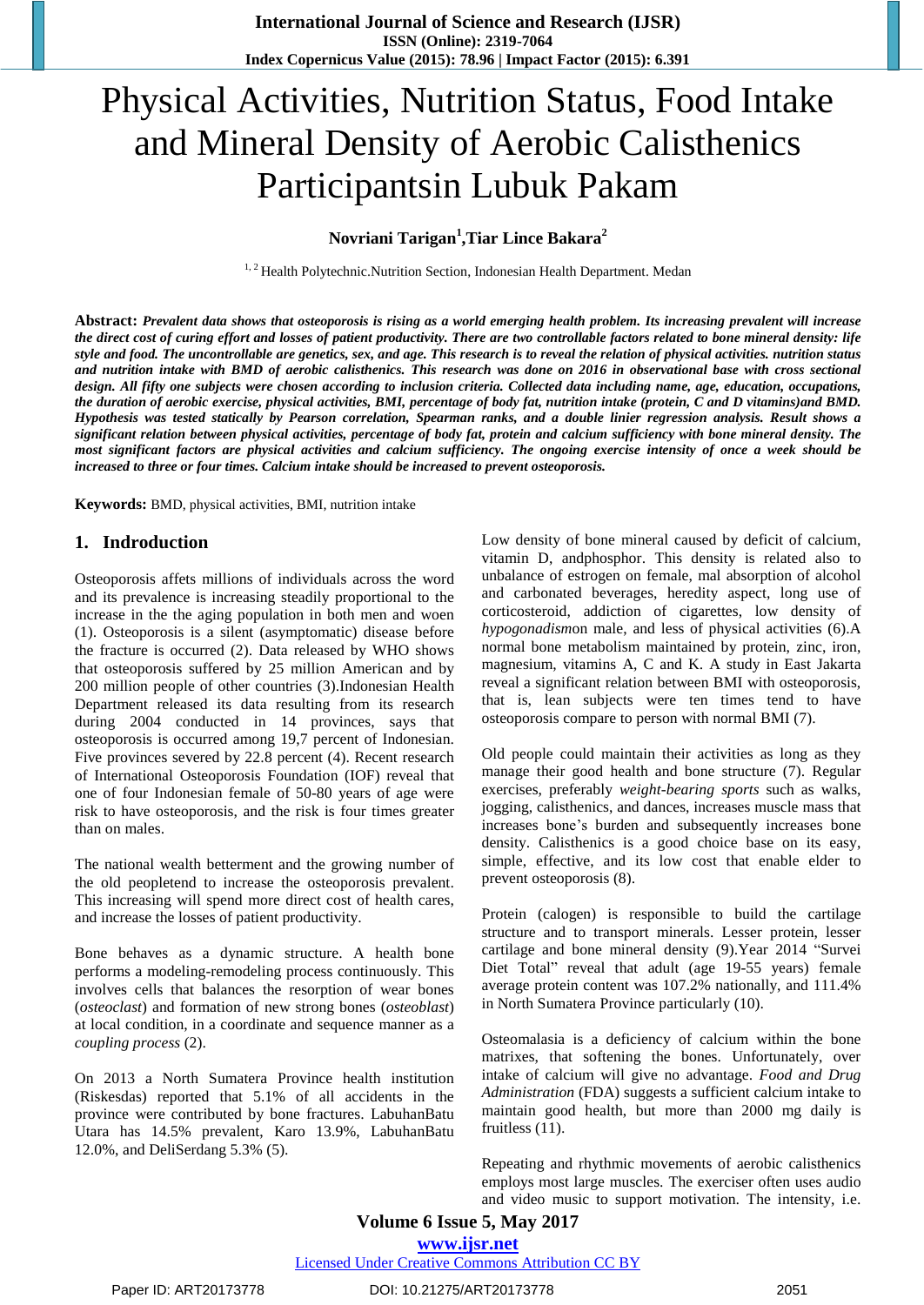speed, of movements could be adjust by the music tempo as well. Generally, the aerobic calisthenicsis opened by a warming, and closed by a cooling step less than one hour.

In a Sunday morning of 2012 the government of Lubuk Pakam city performs an aerobic calisthenics in an open public court called Alun-alun. In 2014 it moved to other open public court called Lapangan Segitiga. Until now, they performed it weekly, join by 200s people according the attendance list. Ninety five percent were woman of 20-60 years age.

We have searched the relation between intakes of energy, protein,calcium, and bone mineral density of those calisthenics participants.

## **2. Method**

This research was performed in Lubuk Pakamon January 2016. This research is an *observation* with *cross sectional research design*. Subject were choose base on inclusion criteria, adult female, between 41 and 59 years of age. Subjects have been joining the exercise continuously not less than three months. They must not use any drugs that changing bone density. They must free from alcohols and cigarettes. There are 51 woman from 200 participants who fulfill those criteria.

The independent variables are physical activities, BMI, percentage of body fat, intakes of protein, calcium, C and D vitamins. Dependent variable is bone mineral density.

The subject data are age, education, occupation, duration of aerobic exercise, which taken by interview using identity form. Physical activities data were collected by interview method using quiz once every 24 hours within two days intermittently. The total produced calories were calculated during subject's physical activities within two days intermittently base on table of *physical activity ratio* (PAR) to find the *physical activity level*. BMI data obtained by measuring of the body weight and length. BMI calculated by squaring the result of divided the kilogram of body weight by meter of body length. Percentage of body fat measured by *bioelectrical impedance analysis* (BIA). Nutrition intake includes protein, calcium, C and D vitamins with 24 hours food consumption recall within 2 days intermittently. The data were analyzed using *nutri survey* software to get the nutrition intake. The data were tested by Kolmogor of Smirnov tools. Pearson test is used to analyze the relation between physical activities, percentage of body fat, intake of vitamin C with bone mineral density*. Spearman rank* is used to analyze relation between BMI, intakes of protein, calcium, vitamin D with bone mineral density.

## **3. Result**

## **3.1. Subject Characteristics**

All subjects were female, between 41 and 50 years of age, 66.7% high school and graduated, 52.9% occupied as house maid, 70.6% have been exercising more than 1 year (Table 1).

| <b>Table 1:</b> Characteristic data of aerobic calisthenics |
|-------------------------------------------------------------|
| participants in LubukPakam                                  |

| Variable    |                       | Frequency |      |
|-------------|-----------------------|-----------|------|
|             |                       | n         | $\%$ |
| Age         | $41-50$ years         | 34        | 66.7 |
|             | $51-59$ years         | 17        | 33.3 |
|             | Sum.                  | 51        | 100  |
| Education   | Low School            | 12        | 23.5 |
|             | Junior School         | 9         | 17.6 |
|             | High School           | 19        | 37.3 |
|             | University            | 11        | 21.6 |
|             | Sum.                  | 51        | 100  |
| Occupation  | House host            | 27        | 52.9 |
|             | Particular businesses | 6         | 11.8 |
|             | Trader                | 6         | 11.8 |
|             | Civil Servants        | 6         | 11.8 |
|             | Others                | 6         | 11.8 |
|             | Sum.                  | 51        | 100  |
| Duration of | 3Months to 1year      | 15        | 29.4 |
| aerobic     | More than 1 year      | 36        | 70.6 |
| exercise    | Sum.                  | 51        | 100  |
|             |                       |           |      |

The densities of subject bone mineral were ranged between - 2.70 to 0.90. Average of physical activities is 1.63 which is a low level, BMIis ranged between 21.17 to 39.95, and percentage of body fats were ranged between28.90 and48.20.(Table 2).

**Table 2:** Minimum, maximum, average, standard deviation, variable of bone mineral density, physical activities, BMI and percentage of body fat.

| $\frac{1}{2}$        |                         |       |         |                 |
|----------------------|-------------------------|-------|---------|-----------------|
| Variable             | Minimum Maximum Average |       |         | <b>Standard</b> |
|                      |                         |       |         | Deviation       |
| Bone mineral density | $-2.70$                 | 0.90  | $-1.01$ | 0.94            |
| Physical activities  | 1.37                    | 2.01  | 1.63    | 0.14            |
| BMI                  | 21.17                   | 39.95 | 28.12   | 3.74            |
| Percent of body fat  | 28.90                   | 48.20 | 36.50   | 5.05            |

Base on calculation of individual nutrition sufficiency, the subject's average of protein sufficiency and vitamin C sufficiency were higher than normal. Sufficiency of calcium were low, and sufficiency of vitamin D were normal. (Table 3)

**Table 3:** Averaged sufficiency of nutrition intake and bone mineral density.

| Variable                     | Average (%) | <b>Standard Deviation</b> |
|------------------------------|-------------|---------------------------|
| Level of Protein Sufficiency | 122.14      | 22.33                     |
| Level of Vit. C Sufficiency  | 123.21      | 38.07                     |
| Level of Vit. D Sufficiency  | 84.15       | 48.95                     |
| Calcium sufficiency          | 54.14       | 20.44                     |

Osteopenia were found more than the normal, i.e. 58.8%.(Table 4).

**Table 4:** Frequency distribution of bone mineral density category.

| Bone mineral     | Frequency |      |
|------------------|-----------|------|
| density category |           |      |
| Normal           |           |      |
| Osteopenia       |           | 58.8 |
| Total            |           |      |

# **Volume 6 Issue 5, May 2017 www.ijsr.net**

Licensed Under Creative Commons Attribution CC BY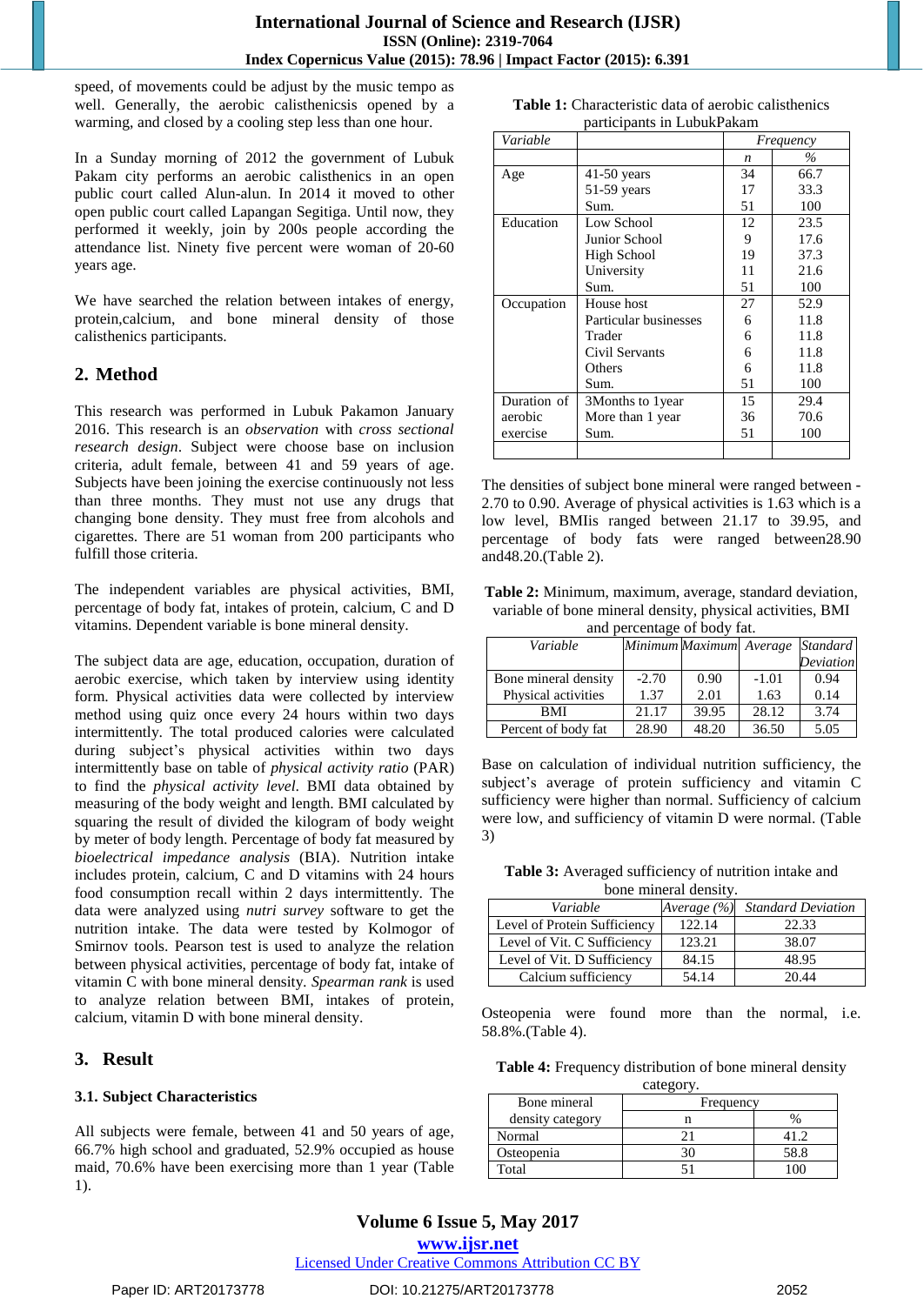#### **3.2. Relation of Physical Activities, BMI, Percentage of Body Fat, Protein Sufficiency, Vitamins C, D, and Calcium with Bone Mineral Density.**

|  | Table 5: Relation of physical activities, nutrition status, and |  |  |
|--|-----------------------------------------------------------------|--|--|
|  | nutrition intake with bone mineral density                      |  |  |

| Variable                        | Bone mineral density |       |  |
|---------------------------------|----------------------|-------|--|
|                                 |                      |       |  |
| Physical activities (a)         | 0.427                | 0.002 |  |
| BMI(b)                          | 0.254                | 0.072 |  |
| Percentage of body fat (a)      | 0.293                | 0.037 |  |
| Protein sufficiency (b)         | $-0.302$             | 0.031 |  |
| Sufficiency level of vit. C (a) | 0.248                | 0.080 |  |
| Sufficiency level of vit. D (b) | 0.152                | 0.289 |  |
| Calcium sufficiency (b)         | 0.504                | 0.000 |  |

a. Pearson test

b. Spearman rank test

The result of correlation test shows a significant relation between physical activities ( $p = 0.002$ ), percentage of body fat ( $p = 0.037$ ), protein sufficiency ( $p = 0.031$ ), and calcium sufficiency  $(p = 0.000)$  with bone mineral density. Physical activities and calcium sufficiency were correlated strongly. Negative correlation between protein sufficiency with BMD meaning higher protein sufficiency, lower mineral density. There is no significant relation between BMI, sufficiency level of vitamin C and sufficiency level of vitamin D with bone mineral density ( $P > 0.05$ ).

Those variables were tested further using double linear regression analysis ( $p < 0.25$ ). The result shows that the most influent variable to bone mineral density are physical activities and calcium sufficiency( $P < 0.05$ ), which is very significant.(Table 6).

| Variable                    | Bone mineral density   |       |  |
|-----------------------------|------------------------|-------|--|
|                             | <b>B</b> (Standardized | p     |  |
|                             | Coefficient)           |       |  |
| Physical activities         | 2,261                  | 0.03  |  |
| BMI                         | 0.048                  | 0.259 |  |
| Percentage of body fat      | $-0.006$               | 0.842 |  |
| Protein sufficiency         | $-0.009$               | 0.059 |  |
| Sufficiency level of vit. C | 0.005                  | 0.085 |  |
| Calcium sufficiency         | 0.019                  | 0.000 |  |

**Table 6:** Double linear regression, the result

## **4. Analysis**

The result of study on 51 female aerobic calisthenics participants, of 41-59 years age, shows that 30 subjects (58.8%) were categorized likely to having osteopenia and none to osteoporosis. According to Wirakusumah, 2008, the optimal bone density achieved at the age of 25 years. This density will sustain until the age of 40 years, since than decreases slowly along with its mass decreasing. With other word, osteoporosis on the elders is caused by decreasing of bone mass (12).

This result of this research is higher than the previous research done in three provinces in Indonesia at year 2010, with osteopenia of 32,7% (13). Semarang research resulting 36,% female of 30-50 years of age were categorized to be osteopenia (14). Almost same with the result of Siahaan research in Medan, 52,2% of participants were categorized to have osteopenia (15).

#### **4.1. Relationof PhysicalActivitieswithBone Mineral Density**

Physical activities of research subject mostly categorized to be in light level. This is true in the consideration of occupation subjects that is half of the subjects were house hosts. Result of this research shows a positive relation between physical activities with bone mineral density on female of 41-59 years age. This is saying that increasing of physical activities could prevent the decreasing ofbone mineral density. Wirakusumah state that lesser physical activities will inflate the risks of osteoporosis. Physical activities will build bones and strengthen muscles, and balancing the metabolism. Physical activities will maintain the bone mass along the lifetime (1).Bogor research on elders that were active on physical activities found eight times less to have osteoporosis compare to subjects with moderate physical activities (16).

## **4.2. Relation Nutrition Status with Bone Mineral Density**

This result shows that BMI is not related with BMD, with average BMI of 28.12, average subjects were categorized to be obese. Prihantini research found that proportion of osteoporosis risk is higher on sample with BMI less than 18.5 (13).

Result of this research shows a significant positive relation among percentage of body fats. This says that a higher percentage of body fat will have a higher bone mineral density. Parallel with this research, female teens in Semarang found a positive relation between percentage of body fat with bone density (r=0.402) (17).

**4.3. Relation Nutrition Intake with Bone Mineral Density** Result of this research shows a negative relation between protein sufficiency intake with BMD, which says that increases of protein sufficiency intake could decrease BMD. Meanwhile there is as positive relation between calcium sufficiency intake with BMD, says that higher calcium sufficiency could increase bone density. The high amount of average protein sufficiency intake (122.14%) and the low level of calcium sufficiency intake(54.14%)perhaps could explain the high proportion of subject's osteopenia. Parallel with this research, Bogor research on elders found that 37 subjects of having low calcium sufficiency will have nine times bigger probability to have osteoporosis compare to subjects with normal calcium sufficiency (OR=9,4) (16).Semarang research on female of 30-50 years age shows that calcium intake will build positive relations with bone density on average calcium sufficiency even from 50.6% (14).

Almatsier said that too much protein consumption will decrease bone mass via excretion of calcium and acid-alkali metabolism. Animal protein contains amino acid that contains sulfur which contributes to form acid condition in the body. Calcium emitted from bones to neutralize acid condition of body. Aging process decreases the efficiency of calcium absorption (18).Prentice & co research on 1991 reveal that not much osteoporosis to be found on Gambia